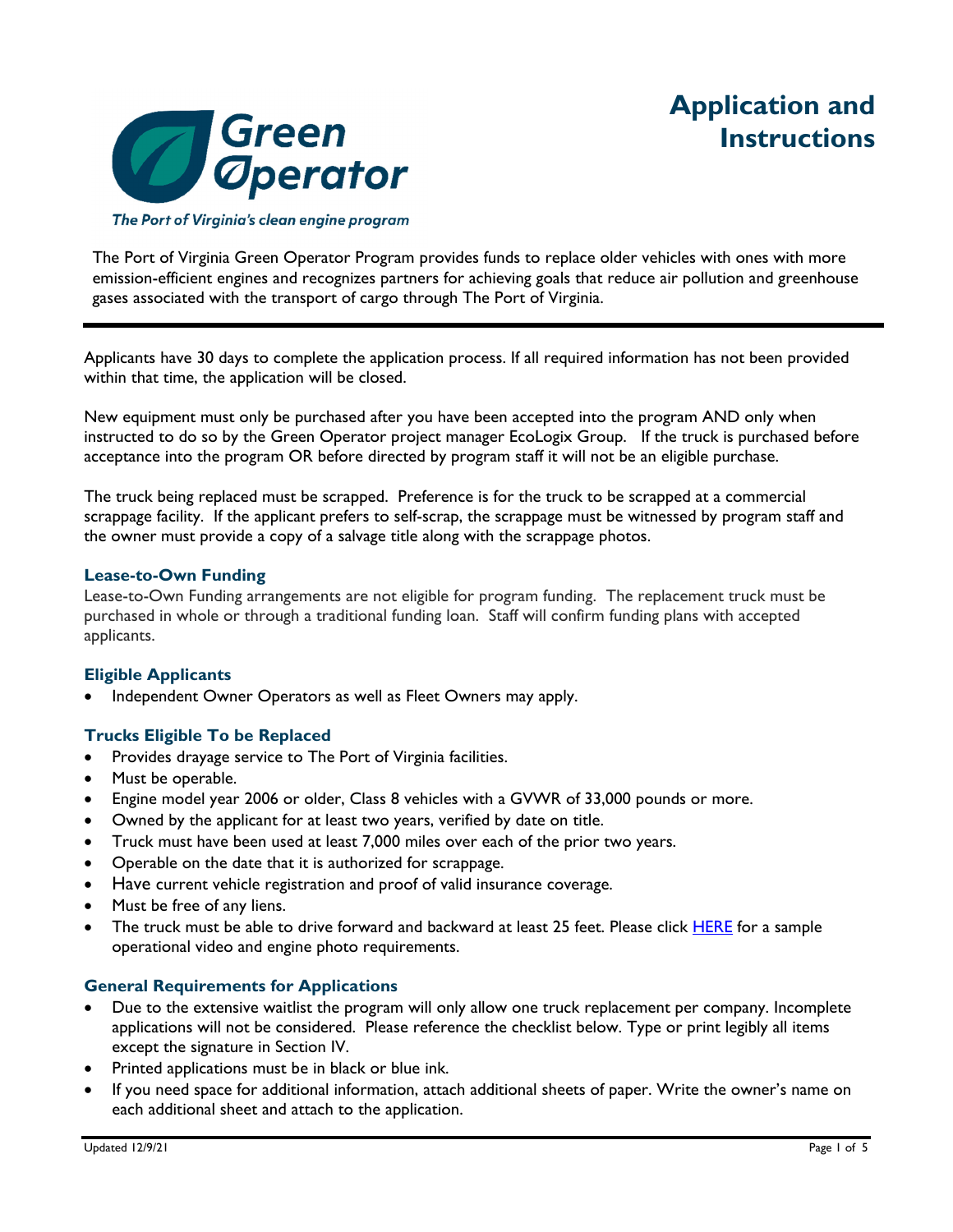

## **Green Operator Application Check List**

- Provide a signed and completed application to the Green Operator Program.
- 2. Provide a copy of a valid Port of Virginia identification card (front & back) and TWIC card (front and back).
- 3. Provide a copy of the Department of Motor Vehicles title AND a valid registration for the vehicle(s) to be replaced.
- 4. \_\_\_\_\_ Provide proof of valid insurance for the truck to be replaced.
- 5. \_\_\_\_\_\_ Provide photographs of truck to be replaced with license plate clearly visible.
- 6. Provide a video showing the truck is operable and a photo of the engine tag/serial number.
- 7. Provide letter of preapproval for financing.

With video capabilities on smart phones, tablets and other devices, we feel this will not place an unnecessary burden on the applicants and will further strengthen equipment verification. If this does present a challenge, please contact the program administration staff to discuss options, which may include scheduling a site visit that may add to the application processing time.

### **Green Operator Check List (after application is approved)**

- 1. Provide the engine family number to program staff BEFORE you purchase the new truck or scrap the old truck. Staff will confirm the proposed new truck meets program requirements and then authorize purchase of the new truck and scrappage of the old truck.
- 2. Confirm if the truck will be scrapped at a commercial scrap yard or you intend to self-scrap. If self scrapping, the scrappage process must be witnessed by program staff.
- 3. Chich you have been authorized by EcoLogix Group to scrap your vehicle, provide photos of the truck immediately prior to and after scrappage, along with proper documentation from the commercial scrap yard. If the applicant prefers to self-scrap, the scrappage must be witnessed by program staff and the owner must provide a copy of a salvage title along with the scrappage photos.
- 4. Once the new truck has been purchased please provide the registration, title and invoice (Bill of Sale) for the new truck.

### **Complete and Submit Application To**

VA Green Operator Program c/o Ed Mihalski, EcoLogix Group PO Box 4 Kensington, Maryland 20895

Please address questions to the truck hotline at 804-482-1790.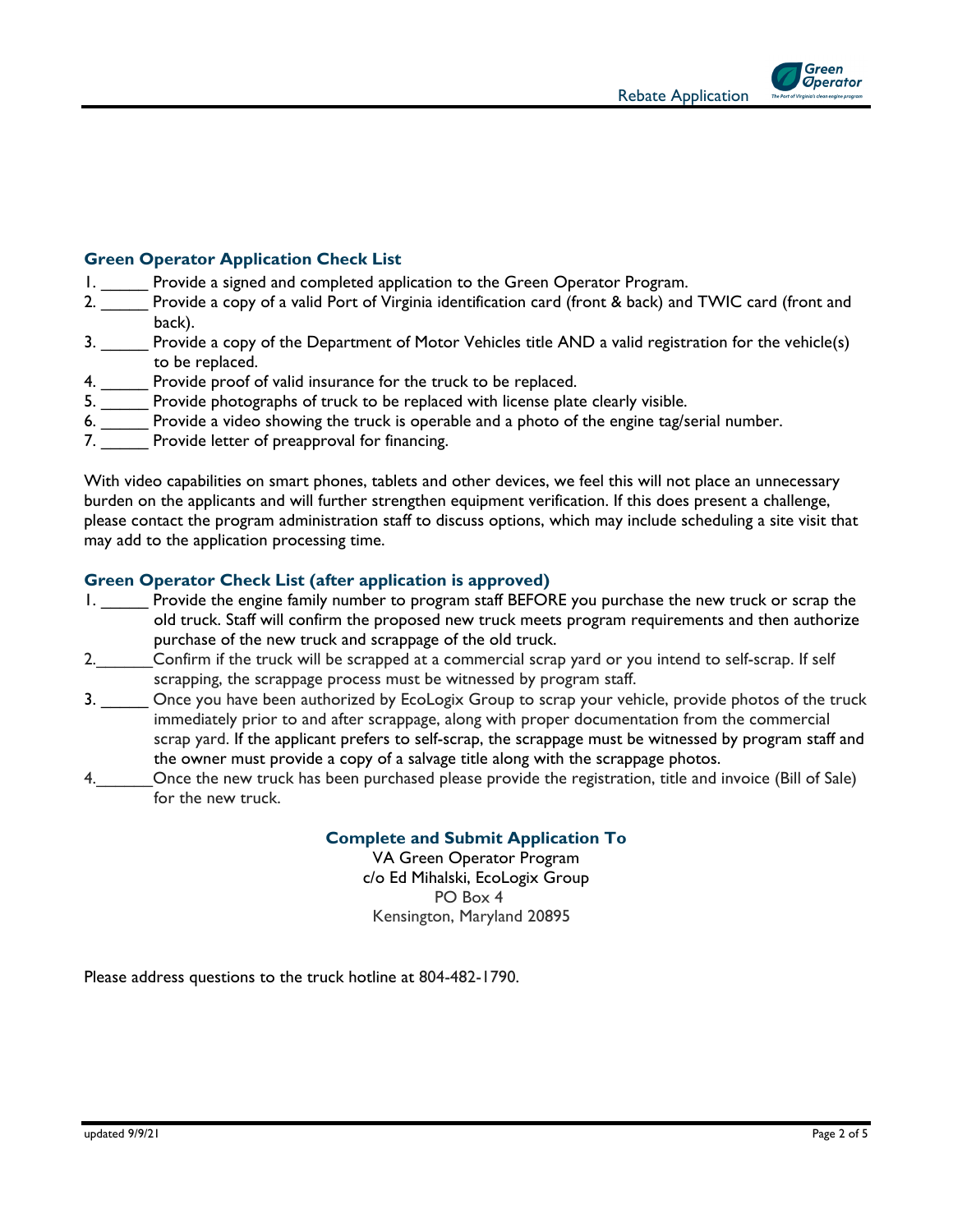## **I. Company Information** (Please type or print legibly.)

| Please circle which facilities you serve:                                                     | <b>NIT</b> |                                        |           |  |
|-----------------------------------------------------------------------------------------------|------------|----------------------------------------|-----------|--|
| Company Name:                                                                                 |            | <b>Employer Identification Number:</b> |           |  |
| <b>Registered Owner:</b>                                                                      |            | ICC/DOT/MC#:                           |           |  |
| Virginia Port ID #:                                                                           |            |                                        |           |  |
| Type of Business (Licensed Motor Carrier or Independent Owner Operator):                      |            |                                        |           |  |
| Name of company you are leased to (if owner-operator):                                        |            |                                        |           |  |
| Is your business classified and registered as a Minority Owned or Women Owned Small Business? |            |                                        |           |  |
| No (If yes, please provide your certification number:<br>Yes                                  |            |                                        |           |  |
| Number of Employees (Independent Owner Operator will most likely be 1):                       |            |                                        |           |  |
| Name of Truck Driver (if other than Owner):                                                   |            |                                        |           |  |
| Driver's License # (of Owner Operator or Truck Driver):                                       |            |                                        |           |  |
| Registered Owner's Street Address:                                                            |            |                                        |           |  |
| City:                                                                                         | State:     |                                        | Zip Code: |  |
| Telephone:                                                                                    |            | Fax:                                   |           |  |
| E-mail Address:                                                                               |            |                                        |           |  |

# **II. Vehicle Information**

#### **Truck Information**

| Truck Make:                 |              | Truck Model:     |                |
|-----------------------------|--------------|------------------|----------------|
| Truck Year:                 | GVWR (lbs.): |                  | $\#$ of Axles: |
| Vehicle ID Number (VIN):    |              |                  |                |
| Truck License Plate Number: |              | Licensing State: |                |

## **Engine Information**

| Engine Make:                        | Engine Model Year:                          |  |
|-------------------------------------|---------------------------------------------|--|
| Engine Model:                       | Horsepower:                                 |  |
| Engine Serial #:                    | <b>Engine Family Name:</b>                  |  |
| Fuel Type (Diesel, CNG, LNG, etc.): | Is this the original engine from the truck? |  |

#### **Operation Information**

| Does Your Odometer Work? Yes No                                                                           | <b>Current Odometer Reading:</b>                                                                          |  |  |  |
|-----------------------------------------------------------------------------------------------------------|-----------------------------------------------------------------------------------------------------------|--|--|--|
| Date of Odometer Reading:                                                                                 | Place a check here if this reading is an estimate.<br>Place a check here if this odometer has rolled over |  |  |  |
| <b>Annual Miles:</b>                                                                                      | Indicate number of times:                                                                                 |  |  |  |
| The vehicle must have logged at least 7,000 miles per year for the 2-                                     |                                                                                                           |  |  |  |
| year period immediately prior to the application date                                                     |                                                                                                           |  |  |  |
| Years Truck Owned:                                                                                        | Title Number:                                                                                             |  |  |  |
| Is your truck currently operable or is it sitting?                                                        |                                                                                                           |  |  |  |
| If sitting, why:                                                                                          |                                                                                                           |  |  |  |
| What is the average number of hours (per day) that your truck spends idling (engine running but truck not |                                                                                                           |  |  |  |
| moving)? Hours per day                                                                                    |                                                                                                           |  |  |  |
| Over the past two years:                                                                                  |                                                                                                           |  |  |  |
| What is the average trip number made to The Port of Virginia facilities?<br>Trips per week                |                                                                                                           |  |  |  |
| What is the average number of days that you have driven this truck for work? Days per week                |                                                                                                           |  |  |  |
| Has the truck transported cargo to/from The Port of Virginia facilities regularly?<br>(Yes or No)         |                                                                                                           |  |  |  |
| What do you typically haul?  Containers  Dry Bulk  Liquid Bulk                                            | <b>Break Bulk</b>                                                                                         |  |  |  |

#### **Lien Information**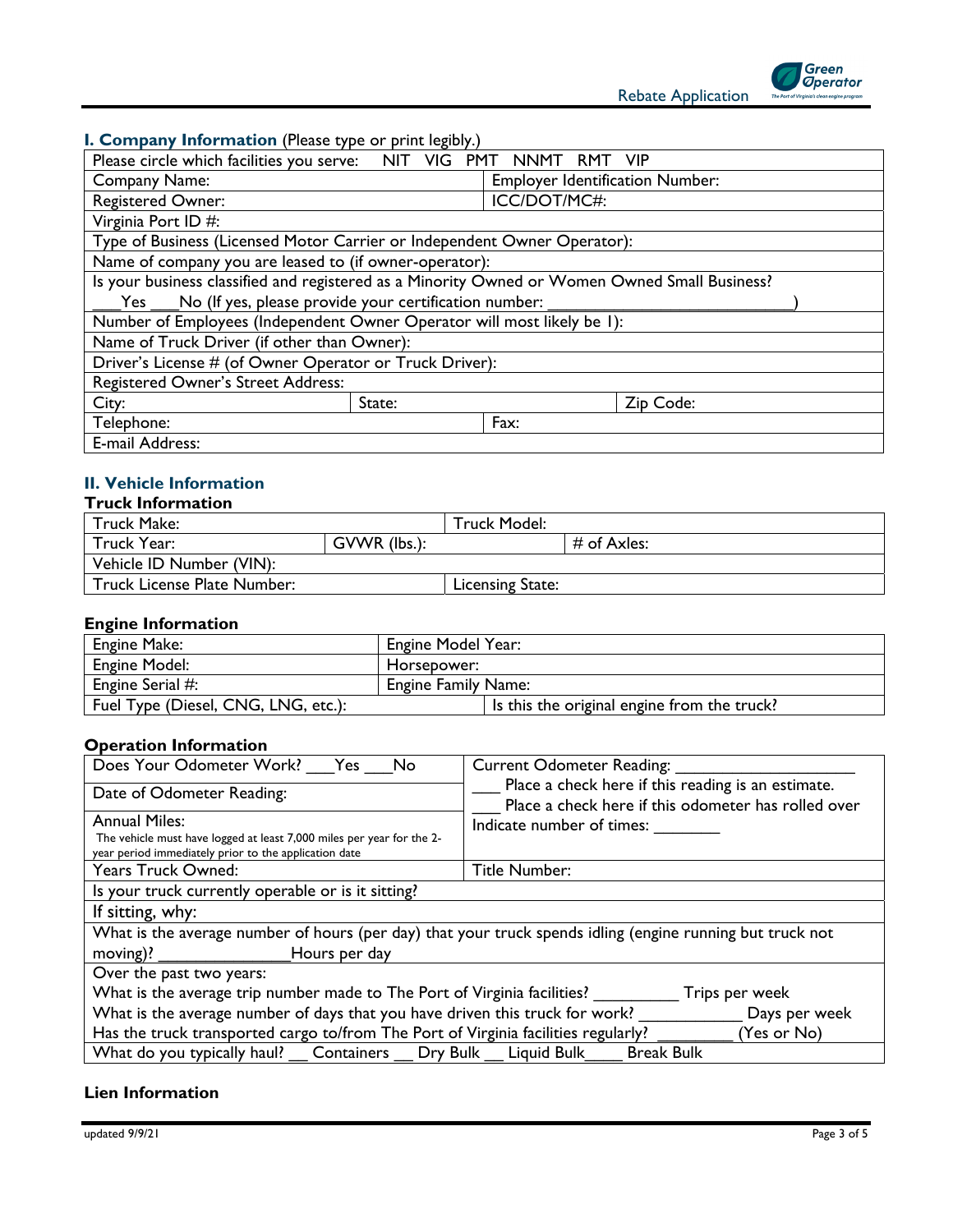

This vehicle being replaced is free and clear of all liens (Yes or No): (If you answered "No", you agree to pay off all indebtedness, receive lien releases and deliver a clear certificate of title free of any and all liens as a condition to delivery of your old truck for scrappage and receipt of grant funds for a replacement truck.)

## **III. Notice of Obligations** (Please read and initial next to each item)

I do hereby certify the following:

- 1. That I have reviewed and understand the application, including this Notice of Obligations, and that all of the information I have submitted is true and correct.
- 2. \_\_\_\_\_\_\_\_\_ That I will not submit any other applications for funding of this same truck(s) under this program.
- 3. \_\_\_\_\_\_\_\_\_ That I will make the old truck available for pre-award inspections and destruction and make the new truck available for inspection after the award is made.
- That neither the truck owner nor the truck has any outstanding violations of The Port of Virginia regulations.
- 5.\_\_\_\_\_\_\_\_\_That I have already paid or otherwise settled all outstanding violations against the old truck. (Applicants with outstanding violations at the time of the application will be ineligible for funding during the current round of solicitations but may reapply in subsequent solicitation periods.)
- 6. **That I will apply a Green Operator decal on my new truck purchased with program funds for a** period of 2 years after purchase. Program provides the decals.